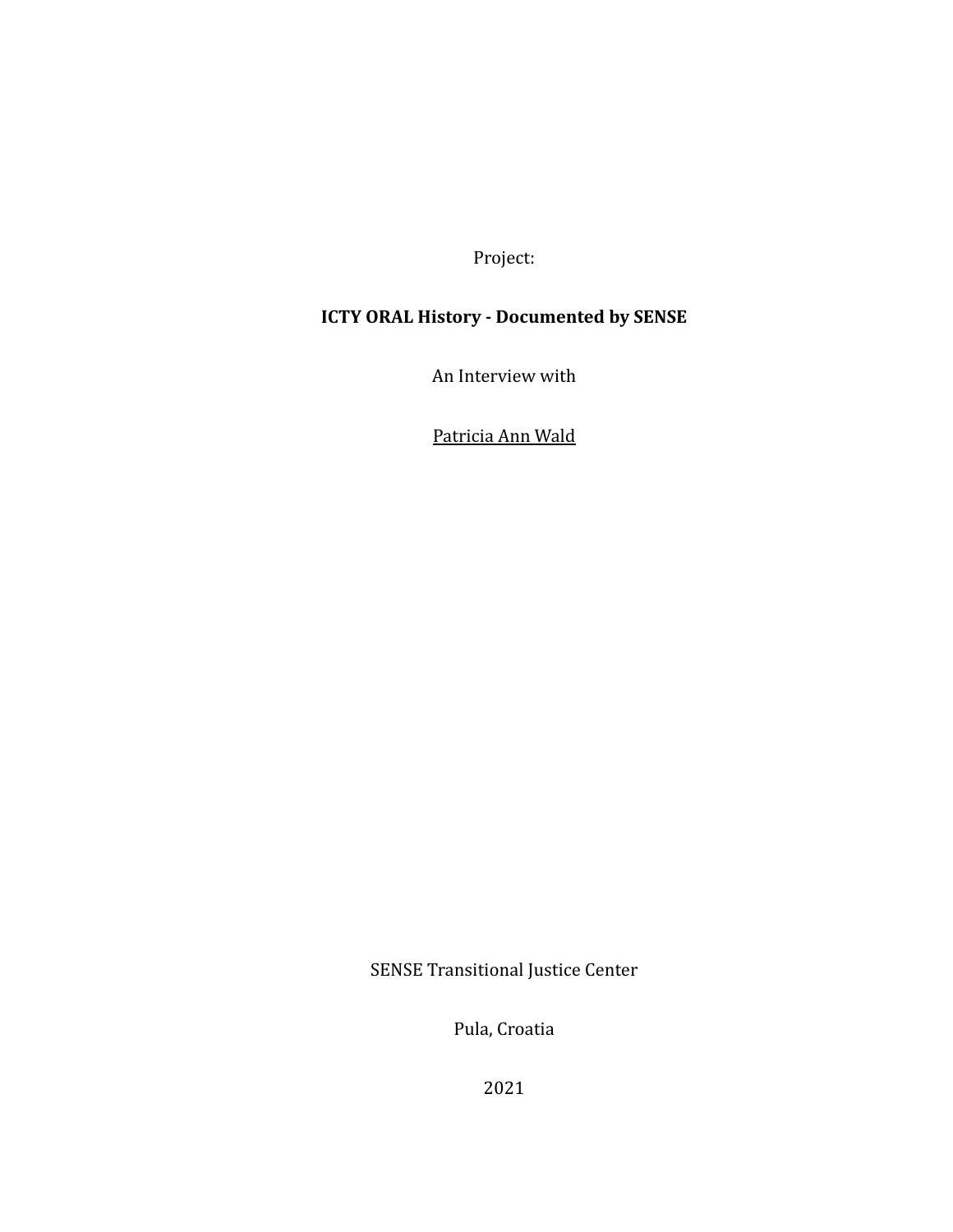Interviewee: Patricia Ann Wald (PW) Interviewer: Mina Vidaković (MV) Location: The Hague, The Netherlands Date: 01 November 2001

Judge Patricia Wald spent two decades in the U.S. Court of Appeals, but for the last two years of her career (1999-2001) moved to The Hague to be a member of the ICTY's Trial and Appeals Chambers. In an interview just before leaving the Tribunal, in November 2001, Judge Wald speaks about her experiences and impressions from the trials for crimes in Srebrenica, the Omarska camp, and the Lašva Valley.

MV: It is almost two years that you are here, and now on your way back home, how would you describe and compare your expectations and the result of your stay here after two years?

PW: Well, first I would say it's been a remarkable two years. I have probably personally learned more than any other two-year period in my career. When I came over I certainly expected to be a part of a great adventure, a historic process in which new concepts of law, the application of international law, were being developed in a systematic way. And I think I had a bit of an idealistic notion of international law and the role it would play in terms of affecting the norms for war crimes. What I found out in the two years and something I probably should have known as a past jurist in my own country, and that is a tremendous amount of effort at the ground level that requires to put together something like this international tribunal.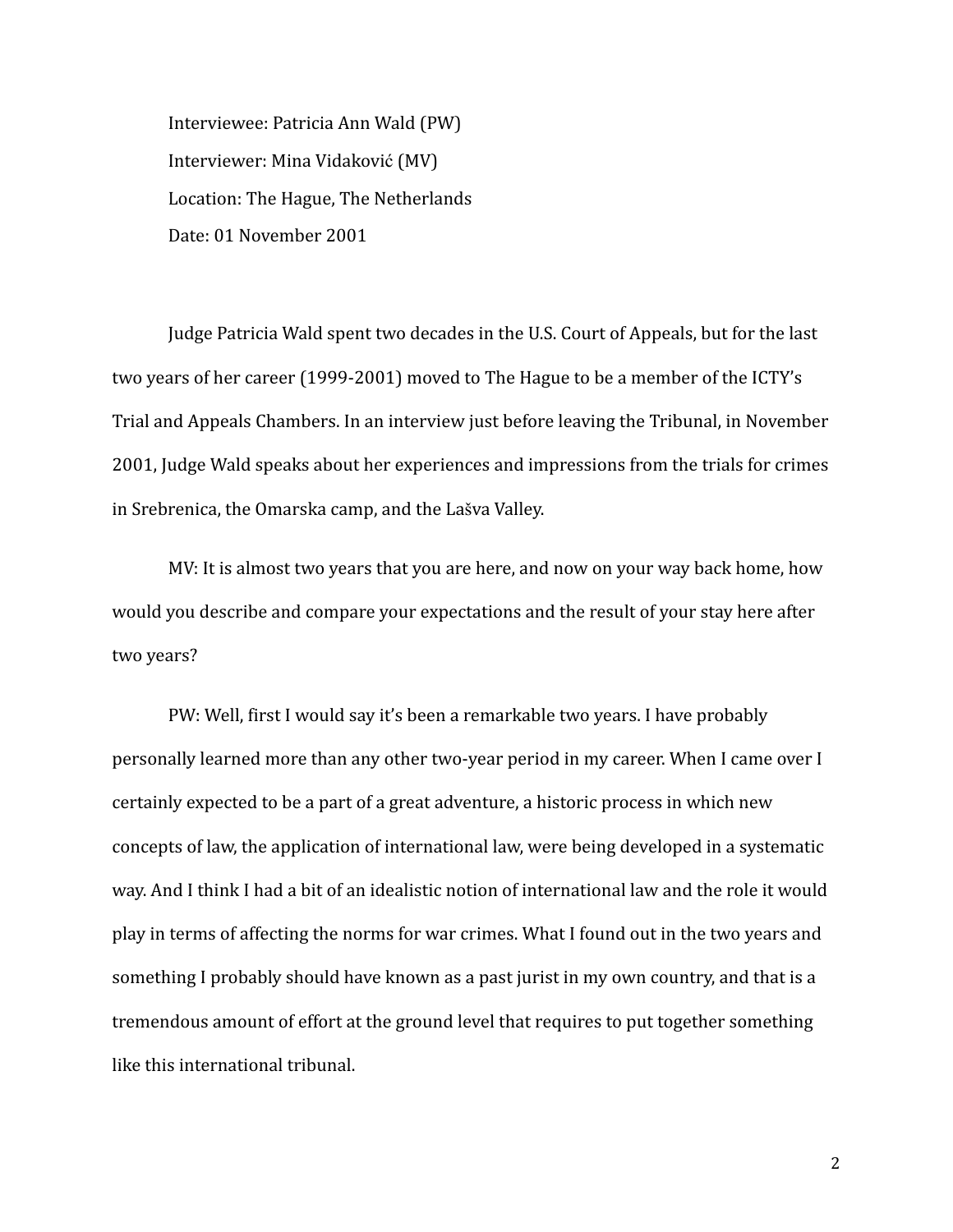If you take the technology that's required in the courtroom, if you take the notion that you have to put together people who have been trained somewhat legally differently, in different systems. Most of all, I didn't understand the importance of linguistics - I am not that good linguist myself, I speak English and minimal French, a few other languages. I simply had no idea of how much effort it takes, having worked in the system where everybody was trained the same way, everybody spoke the same language, everybody understood the rules, but when you have to bring together people from all over the world and you have to conduct proceedings in which the people speak different languages in the courtroom and out, you have to try to come to agreements on what you think is right and then you have to put them in the language that people understand... I would say, it's probably five times harder to put together a judgment in this Tribunal than to put together an opinion, even a very complicated one, back in my own country.

So, I think what I have learned, and what the Tribunal will make a big contribution for whatever comes afterward, whether it's International Criminal Court or other Tribunals, is all of the nitty-gritty kinds of things that have to work in order to make the whole process work. And that I think is something that a lot of people who haven't actually been here don't understand. There's just a lot of effort on the part of everybody, from the Registrar's people to the young legal assistants who come here, to the judges themselves who have to try to work with each other even though they come from very different backgrounds, to the people in the courtroom to get the witnesses there, to translate them. The translators have a terribly difficult job in my view. And it just takes five times more effort to get to the final result in an international court than it does in a home court. I guess that's the biggest lesson I've learned.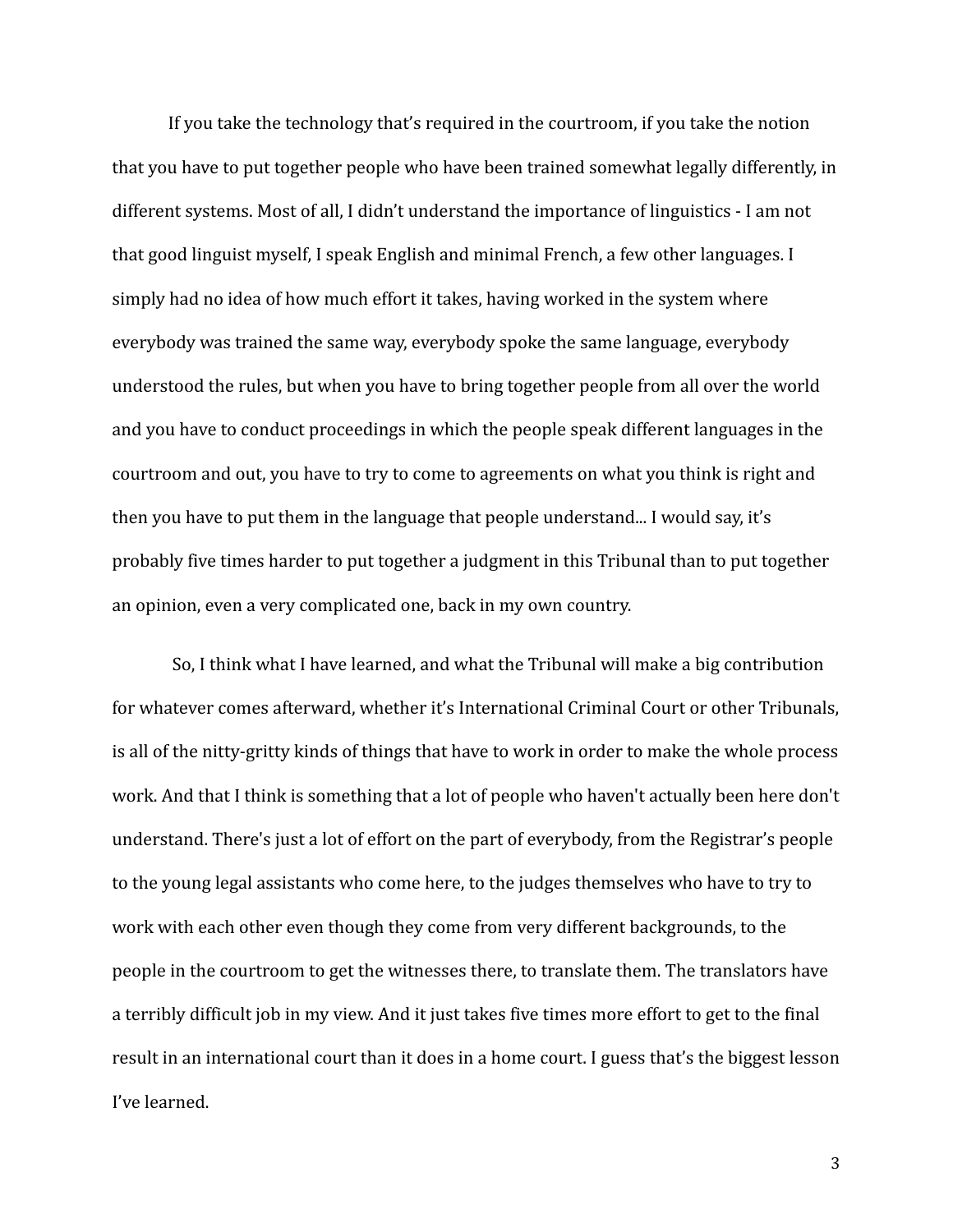MV: You mentioned different systems. Maybe the most interesting question is a combination of different legal systems...

PW: Common law and continental...

MV: Yes. How do you find the situation?

PW: It's a learning experience. My entire background was in the common law system. I had just a slight familiarity from having visited a lot of Eastern European countries, but never working within their systems. I found some interesting things in the continental system. It's not that we in the common law system have got some kind of a monopoly on everything that's the right way to do things. But I think that the difficult thing, and I think that the Tribunal is still wrestling with it itself, is how you take the best parts from one system and combine them with the best parts of the other system so that they make a good fit and not what I would call patchwork quilt, you know, you take the piece of this and piece of that and suddenly, you know…

And sometimes the counsels, I've heard them complain that we still haven't arrived at the perfect result, you know, they are not sure whether we are gonna rule on the basis of the continental law or on the basis of the common law...And I think that the fact that our rules have been amended some 20 times, that we are constantly working toward bringing a fusion of the good parts of the system, but it's very difficult because a legal system is built usually over decades, hundreds of years, and one piece may be like this, but it's because another piece is like this, and they balance. If you take that piece there and put it into another system, and you don't take that piece there, it won't be quite right. So, we are constantly trying to figure out the right way. And I think it's hard on counsel, it's very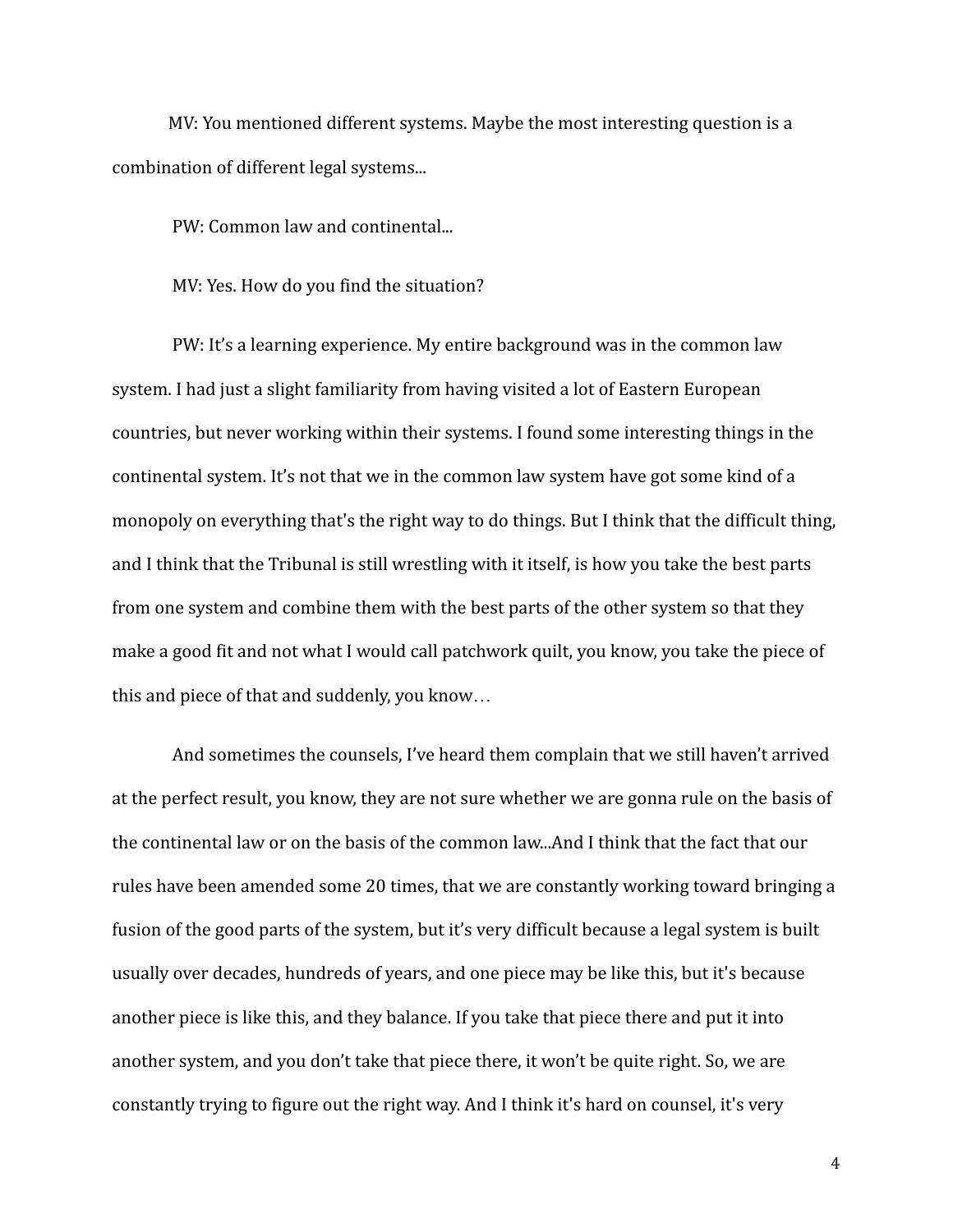difficult to be a counsel in one of these courts where you are trying to work with different parts of different systems. And especially a defense counsel who may only be here for one case or a couple of cases, and not have as much of repetition as the prosecutors who appear in lots of cases here. It's very difficult for them to come out of their own system and, say, be told: "Cross-examination is very important in our system, because we have an adversary system here", and they may not have cross-examined anybody before, and they certainly haven't been brought up with cross-examination the way that our young lawyers are there. I think it's a pretty tough job for some of them. Some of them are pretty good at that though, because I have seen people start out at the beginning of a year's trial and they are not at all comfortable with cross-examination. By the end of the year, they're very good. So, they do catch on. And, of course, we are running training programs now, so are other organizations, to try to do that. But I think it's one of the major contributions that we will make toward whatever emerges as an international criminal court - we will have tried various combinations of the civil code in the common law system. Not all of them work, so maybe they can learn from some of our mistakes, as well as some of our good combinations.

MV: You mentioned the International Criminal Court. Whatever happens with it, there is a kind of improvement in establishing it - more and more countries are ratifying it...

PW: Right... They expect I believe, I hear that they expect to have it up and running within a couple of years now.

MV: But, how would you assess the role of the ICTY, the experience of the ICTY?

PW: I think it will weigh heavily, as well as the Rwanda court, the ICTR. In two ways it will be important. One, there will be some jurisprudence, it won't be binding of course on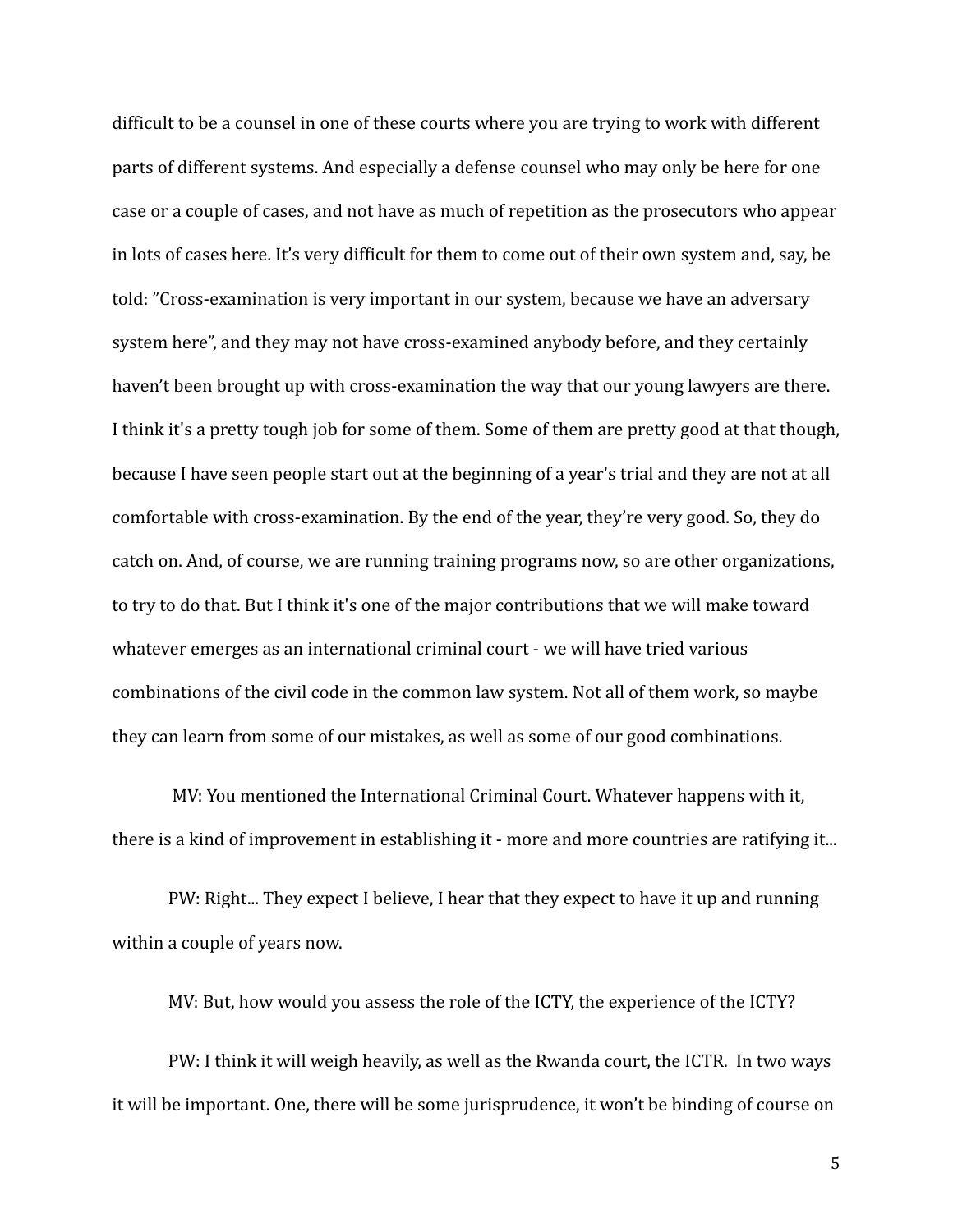any new court, but there will have been some flashing out of many of these concepts and things that are in treaties and conventions but have never been applied before. So that the new criminal court, when it looks to see how it should decide a case, will be in a much better position than this court or the Rwandan court was in the beginning when all they had to look at was the Nuremberg or the Tokyo precedent or the individual cases in individual countries, but a very small body of international humanitarian law in terms of case decisions, as opposed to treatises. But I think that there will be much more of a full-body of that law that they can then draw upon. You know, they may change some, they may reject some, they may accept some. But, they're going to have more jurisprudence.

Let me give you one example. Take the Genocide Convention - it was not drafted until 1948. So, the Nuremberg cases had no chance to interpret the Genocide Convention. It may have been referred to in a few national prosecutions over the years. But, if you think of all of the law and the Genocide Convention, which was basically what was incorporated into two statutes of the ICTY and the ICTR, if you think of all the Rwandan cases and now several that have and are going to be coming out of this Tribunal, you can have a lot of those clauses in the Genocide Convention with judicial interpretations on them for a new court to draw upon. So, I think that will be a major contribution. Now that we are coming to a sort of heavy schedule here, as opposed to the earlier years, you're gonna have five or six trials going on and you gonna have, I don't know, 11 or 12 appeals, then you get a lot of law made from which they can draw.

MV: There is some criticism that the ICTY is controlled by the US. As a US judge... PW: I have not found that to be true. In terms of my role, I would say there were a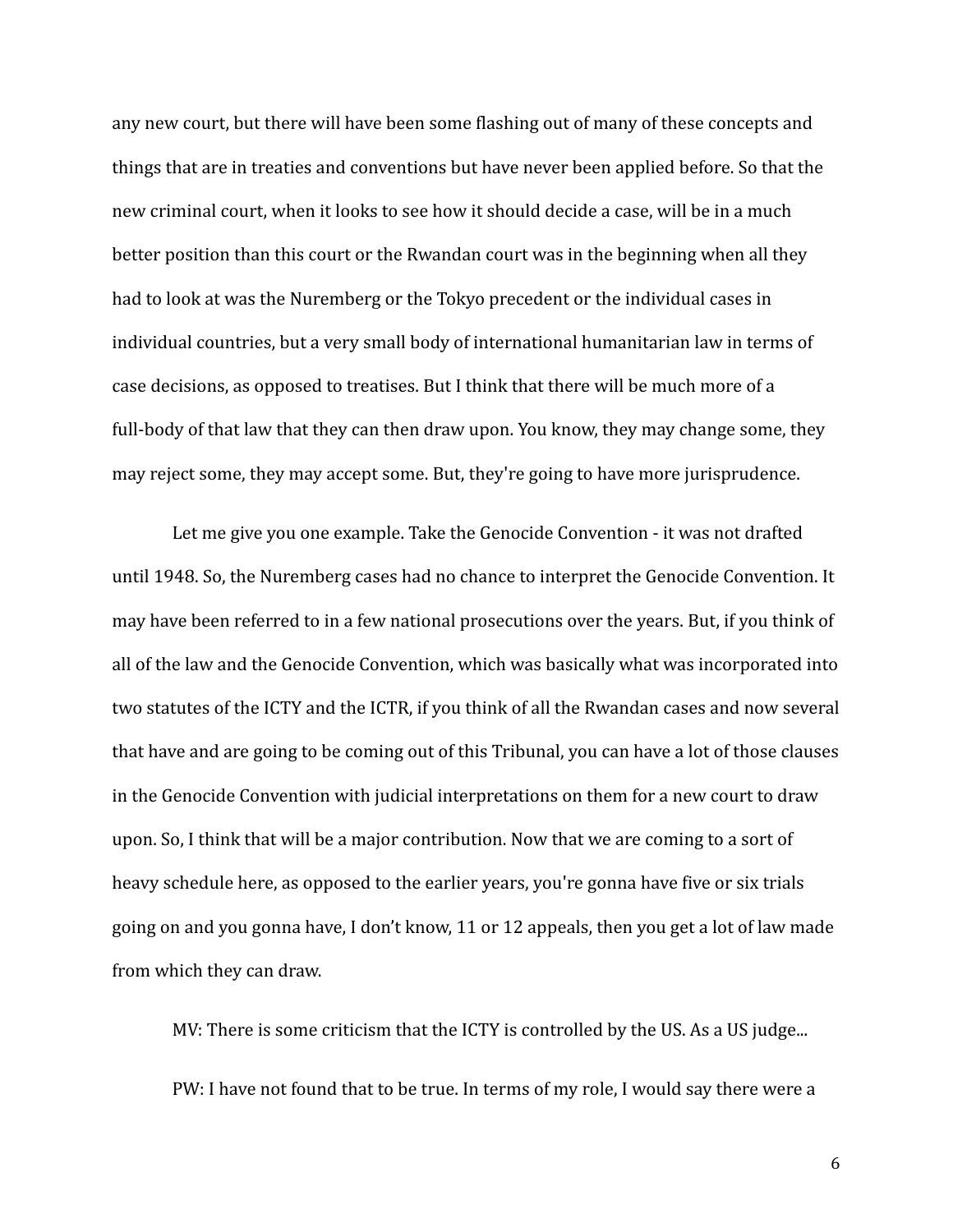lot of disagreements, a lot of debates, and I certainly haven't won them all, and I think any that I have won was by the pure power of persuasion and logic.

I've heard, I won't say criticism, I've heard the comment made that the US contributed in the beginning. I think they contributed a lot of money and I think a lot of personnel, a lot of which have left but some of which are still in the Prosecutor's office. But, I can honestly say in my two years here that I have never tried to, and wouldn't dream of trying to wield… But, I have no sense we have any extra influence that we can wield when it comes down to deciding how cases are going to be. I think my colleagues would rise up, and I would never do it, if I even suggested that there was any reason why the voice of the American judge should be any different from anybody else's. I can honestly say that situation has never, never arisen. Now, what about in terms of where the money comes from, I mean, I don't deal with that.

MV: But, you don't feel that...

PW: No, I don't feel that I have any more influence here than I did back in my home court where everybody else was an American too.

MV: You were a member of the Federal Appeal Court...

PW: Yes, I was the Chief Judge for five years and I was on the Federal Appeals Court for 20 years.

MV: You decided to leave this place.

PW: Well, the system we have in the Federal Court system is that after you worked for fifteen years or so, and you have reached a certain age, both of which I have passed, you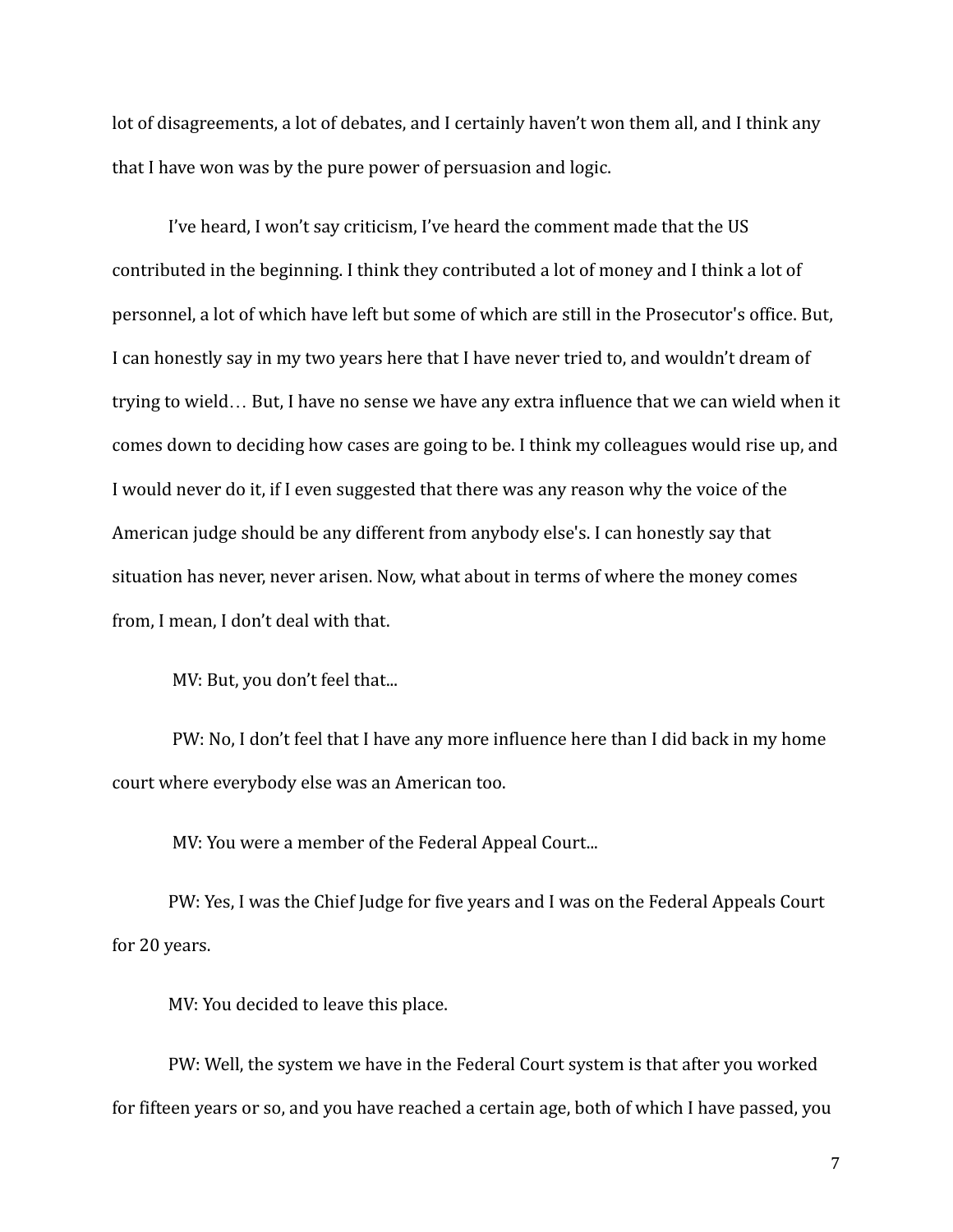can retire if you want for the full pension, or you can do less work, you can take what we call senior status, where you do fewer cases. I thought this was a wonderful opportunity to do something completely different, to make a contribution in a completely different field and I thought that was much more attractive to me than just continuing to do exactly the same thing I have been doing for the last 20 years.

MV: You already had some experience with the region, the Balkans...

PW: Yeah...

MV: Obviously you were interested...

PW: Right. I had been working for the past ten years with the American Bar Association CEELI, Central Eastern Europe Law Initiative, so I have visited, grown acquainted with the judges and the lawyers in, you know, a great many of the Eastern... I had been to Bosnia, I'd been to Belgrade, I'd been to Sarajevo, I'd been to Croatia... So, I had some familiarity with the area, somewhat with the legal systems here.

MV: During these two years there were probably some hard moments...

PW: Frustrating, yes...

MV: During the testimonies probably...

PW: Well, the testimonies were very moving, actually, my frustrations, insofar as they existed, came more from just trying to make the system work, than they did from any of the content, which I found very moving. But at the same time very fascinating and riveting in the courtroom. What is frustrating is when the computer is not working and you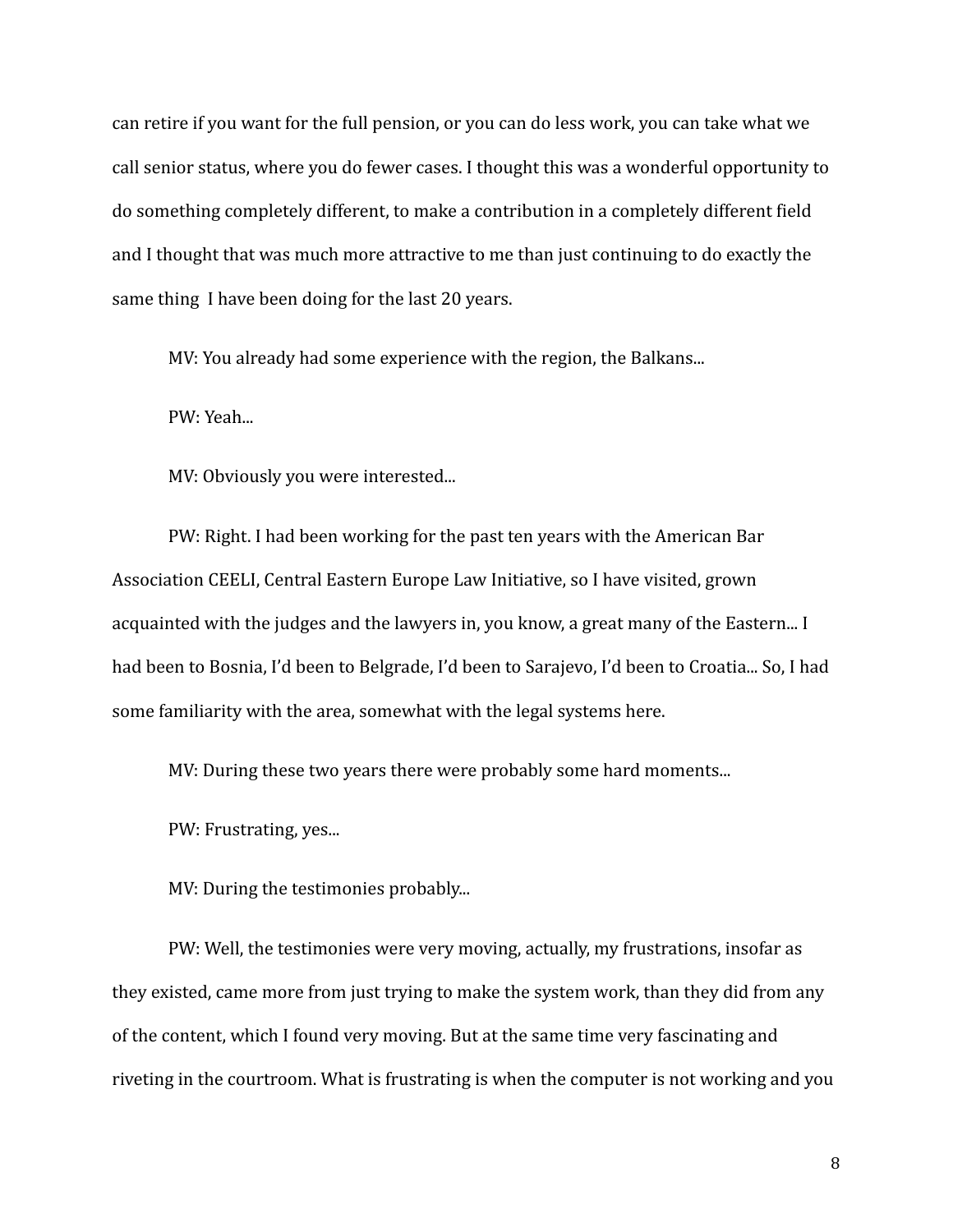have to sign 15 documents to get, you know, a key, or a...You know, the kind of bureaucracy thing, some of which we have at home, but which they have a lot of around here. When you can't just get something when you need it. Those are the kinds of frustrations.

I also find it somewhat different to work in a system where the legal assistants are in a separate bureaucracy, which is run out of the Registry. In our system, every judge gets their own three legal assistants. The judge picks them out, controls them, gives them assignments, evaluates them. You say: Alright, we're gonna do this judgment, you do this, you do this, you do this, bring it back to me. I'll coordinate them and send it out to my other colleagues. But here, you know, the Registry has a legal system with P5s, and P4s and P3s, and you as a judge only get one legal assistant, and the rest of the time you try to figure out who's doing what and how it's coming together. I found that more cumbersome in terms of trying to get the product done. But, it's the system they have been using, I guess, for a long time. Probably they like it and they got used to it, even though I am not. And it is a system that will apparently be carried over to the ICC. I guess I would give judges more control over the legal assistance if I were redesigning the system.

MV: Yes, but from the courtroom... Is there a moment that you will never forget?

PW: Well, I think it's not so much a single moment. Many, many of the hundreds of witnesses in both the Krstić and the Kvočka trial, where the judgment will be released today, you remember them, you can't forget them. On the other hand, you also can't forget sometimes the defendant whom you see day after day after day. I mean the witnesses tend to come, give their story and go. But the defendants are sitting there day after day, and after a while, you feel almost like they... It's not necessarily that you feel one sympathetic or not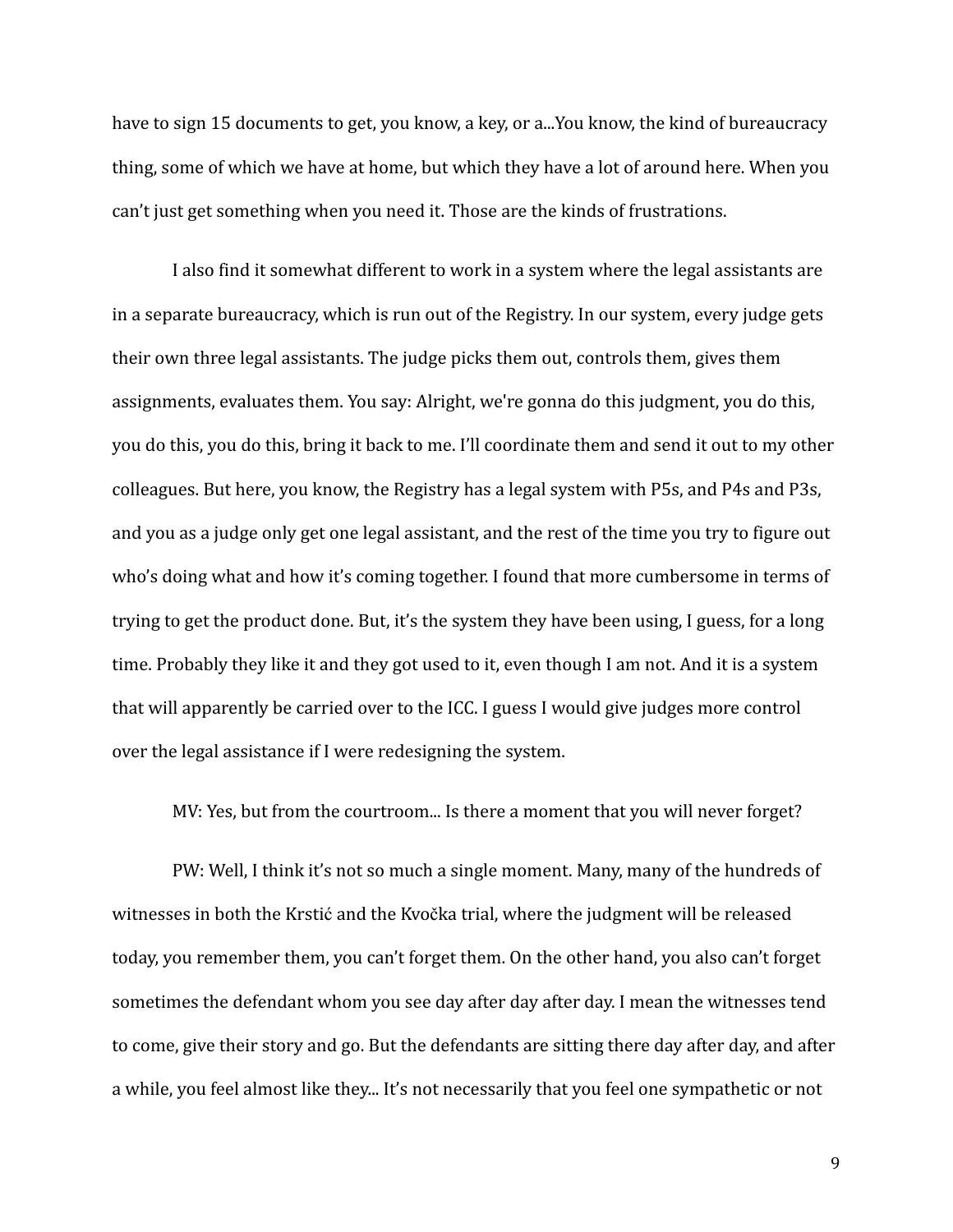sympathetic, but they are like somebody you know, that you see everyday.

And you begin to see the dilemmas, both from the witnesses' sides, who usually suffered tremendous things and have strong feelings about the defendants, and from the defendants' side, who, sometimes, in their own mind, perceive the situation very differently, and that clash of people who had been in terrible situations together confronting each other ten years later in the courtroom is charged. I mean, sometimes you feel like it's electricity in the courtroom, everybody is charged, you feel that if somebody says one more word it may set a spark off and everything will go up. Fortunately, it doesn't happen, people usually stay in control. These are unforgettable times. I mean, I've set thousands and thousands of cases back at home, and a fair amount of criminal cases, but there was something I think just about the number of witnesses, the number of victims, the periods of time that you sort of feel as though you're judging history. You're not judging a case, you are judging a period of history. So, that leaves a strong impression on you.

MV: And for the end: Do you think that the work of the ICTY and the similar courts like Rwanda could really help in preventing these things from happening?

PW: That is a very difficult question. Certainly, everybody hoped for it, but I know of nobody that I've read who's written on the subject who could confidently say "Yes, we will have a deterrent effect." For the following reason, I think - when you hear the witnesses on both sides describe their experiences, the atmosphere in which these horrible things sometimes arose, you realize this extreme volatility and violent emotions that were involved. So you sometimes tend to think: Somebody who's going through these experiences, are they really gonna say "Well, I don't wanna do that, because I might be